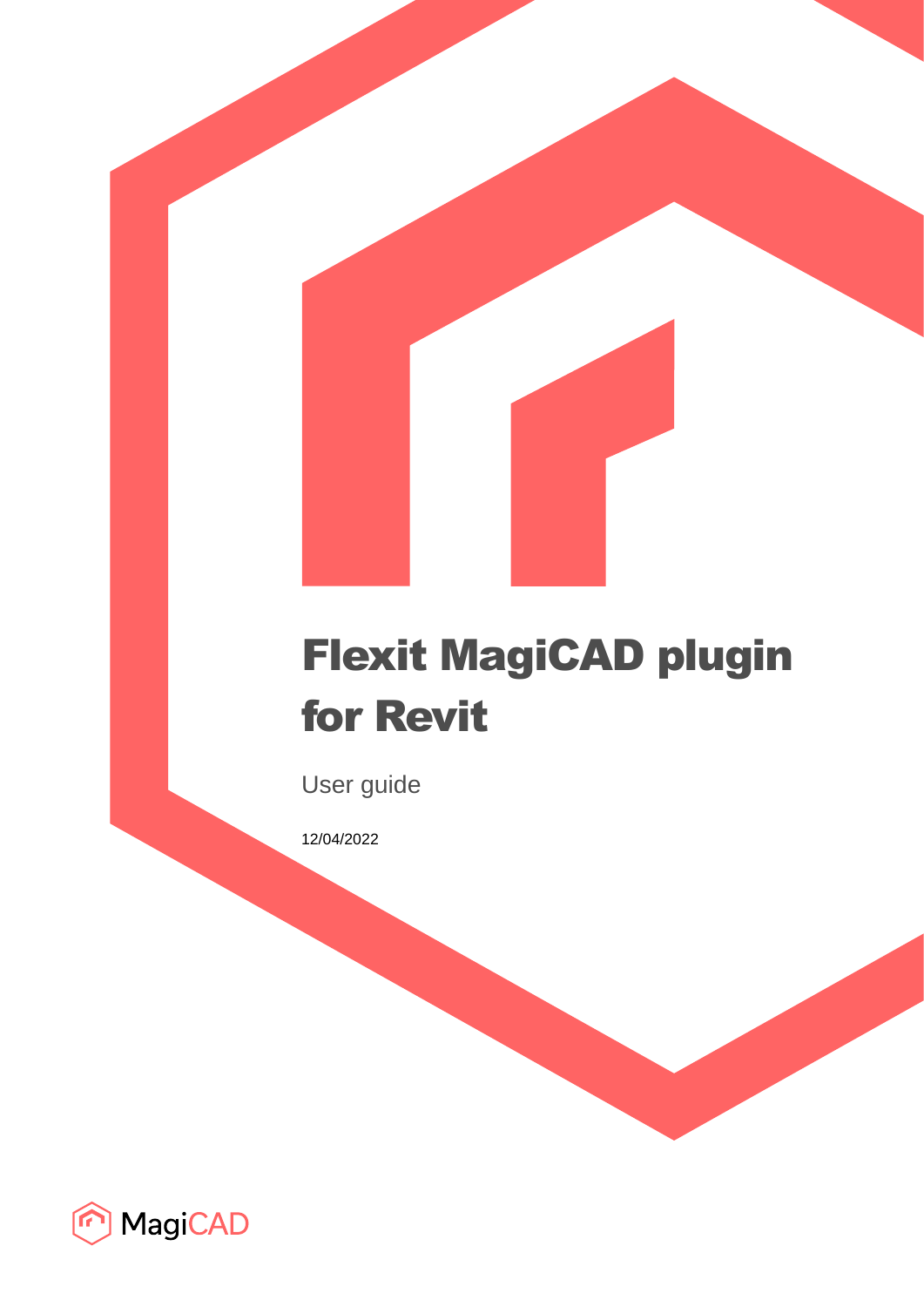

# **Content**

| 1.1 |  |
|-----|--|
|     |  |
|     |  |
|     |  |
|     |  |
| 2.1 |  |
|     |  |
|     |  |
|     |  |
|     |  |
|     |  |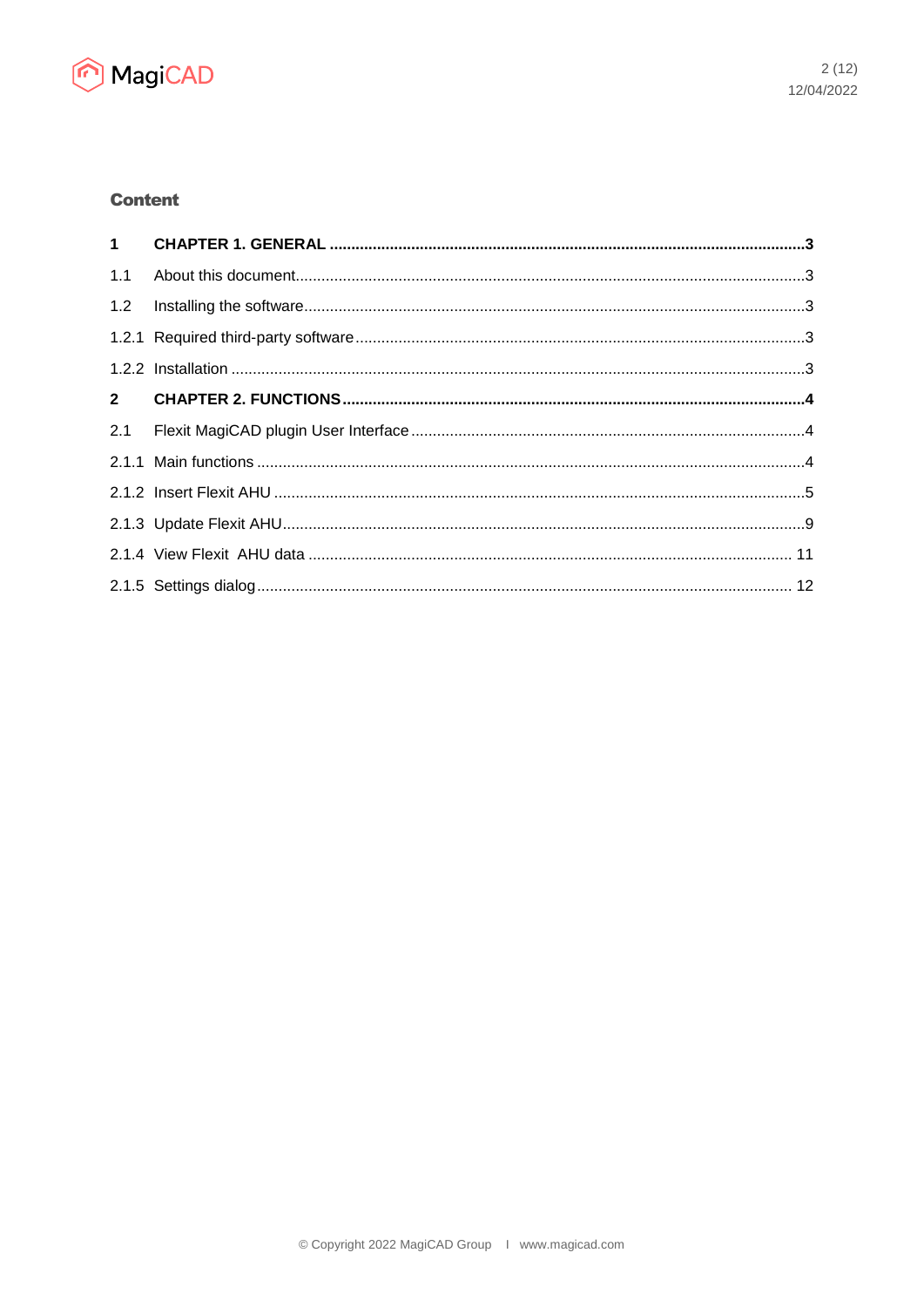

# 1 Chapter 1. General

## 1.1 About this document

This document contains instructions on using *Flexit MagiCAD plugin for Revit*. The plugin allows inserting Flexit air handling units into Revit.

# 1.2 Installing the software

### 1.2.1 Required third-party software

Revit

• Revit 2018 - 2023

MagiCAD (optional)

- MagiCAD for Revit 2022 (with Revit 2018 2022)
- MagiCAD for Revit 2023 (with Revit 2019 2023)

#### 1.2.2 Installation

- 1. Download setup file from <https://portal.magicad.com/download/ProductSearch?searchStr=Flexit&categoryId=3>
- 2. Install Flexit MagiCAD plugin.

Administrator privileges are recommended for installation.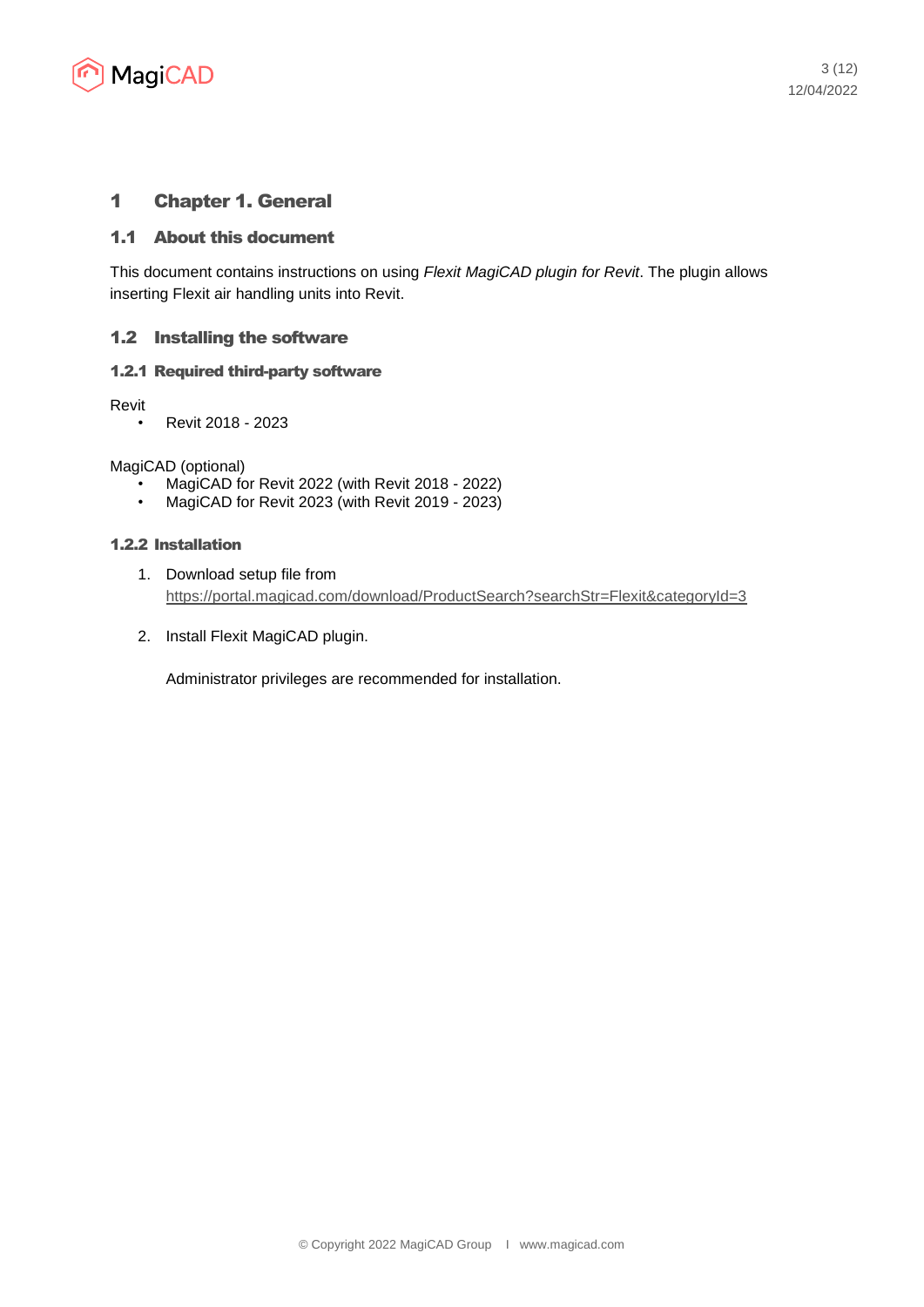

# 2 Chapter 2. Functions

# 2.1 Flexit MagiCAD plugin User Interface

#### 2.1.1 Main functions

After running the installation, Flexit panel appears to the Revit *Add-Ins* ribbon tab and the user can start using the Flexit Revit plugin functionalities.

Plugin contains the following functions:



Opens the Flexit Configurator where the air handling units can be created and configured. The user can choose products to be inserted to the Revit.



Updates the selected Flexit air handling unit by opening Flexit Configurator. The selected air handling unit will be replaced/updated to the Revit.



Allows user to view technical data of the selected product. The selected product can be air handling unit or duct component which is dimensioned by Flexit Configurator.



Allows user to change how pressure drops for supply and extract are reported to the Flexit Configurator.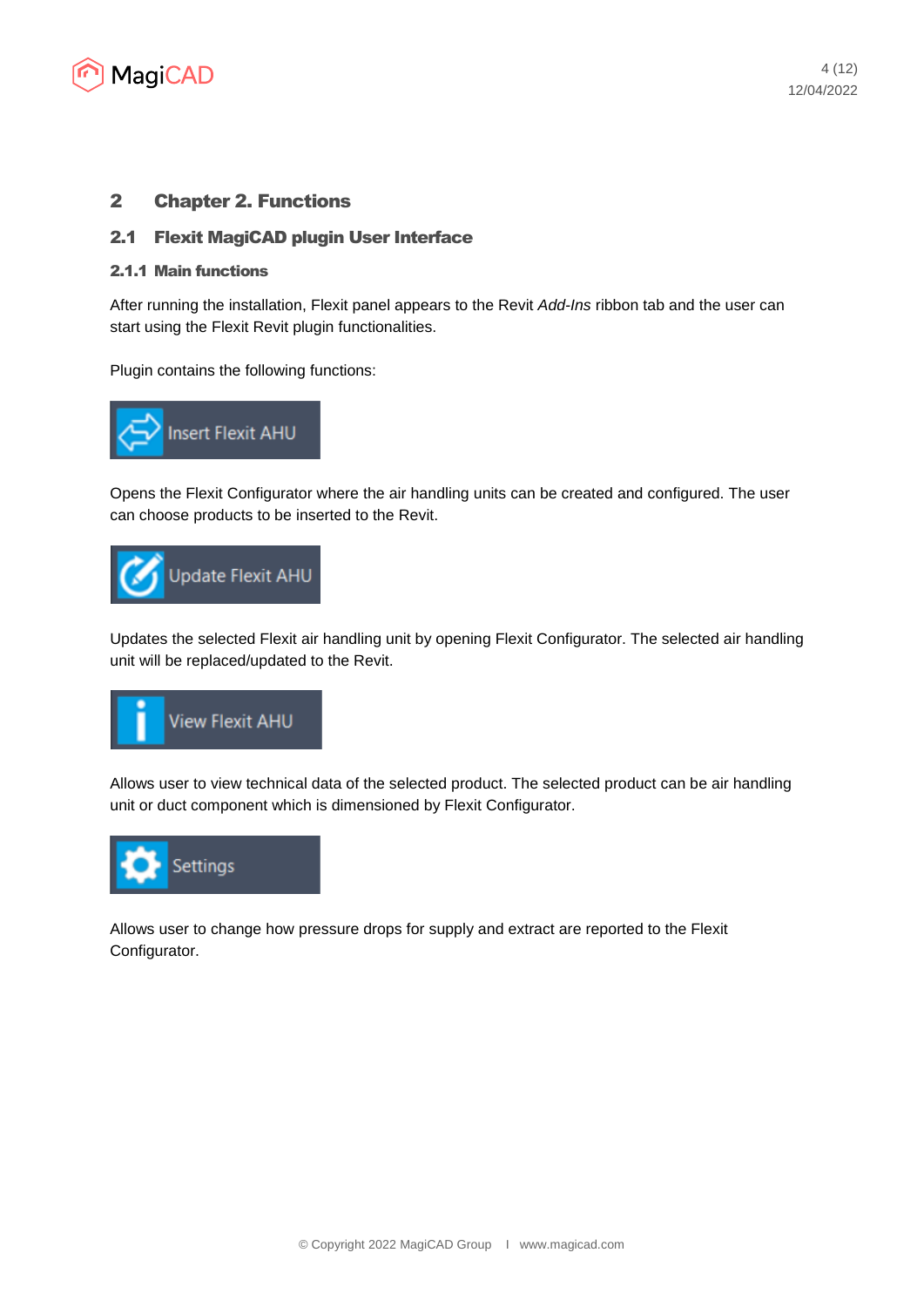

## 2.1.2 Insert Flexit AHU



Follow these steps for Inserting Flexit air handling unit into Revit:

- 1. Click *Insert Flexit AHU* button from the plugin ribbon panel in Revit.
- 2. Next step is that the plugin asks to point ductworks for getting airflows and pressure drops. This phase can be skipped by pressing Esc button. By pressing the Finish button, the airflows and pressure drops are read from the ducts.

Please note that the pressure drops are available only if MagiCAD for Revit is installed. If the MagiCAD for Revit is not exists, only airflows are read from the Revit to Flexit Configurator.

| <b>Finish</b><br>Multiple<br>Cancel                                                        |                    |
|--------------------------------------------------------------------------------------------|--------------------|
| ×<br>Properties                                                                            |                    |
| <b>Floor Plan</b>                                                                          |                    |
| bo Edit Type<br>Floor Plan: V - 2 Floor                                                    |                    |
| ⋩<br>Graphics                                                                              |                    |
| <b>View Scale</b><br>: 1:50<br>$\overline{a}$<br>$\overline{\phantom{a}}$                  |                    |
| Scale Value 1:<br>$-50$                                                                    |                    |
| Display Model<br>Normal                                                                    | - 国田様 家藤麻ゆ<br>1:50 |
| Select all ductworks for air handling unit or continue without data by pressing Esc button |                    |

The ducts can be seleced with Revit multiselection tool or one by one.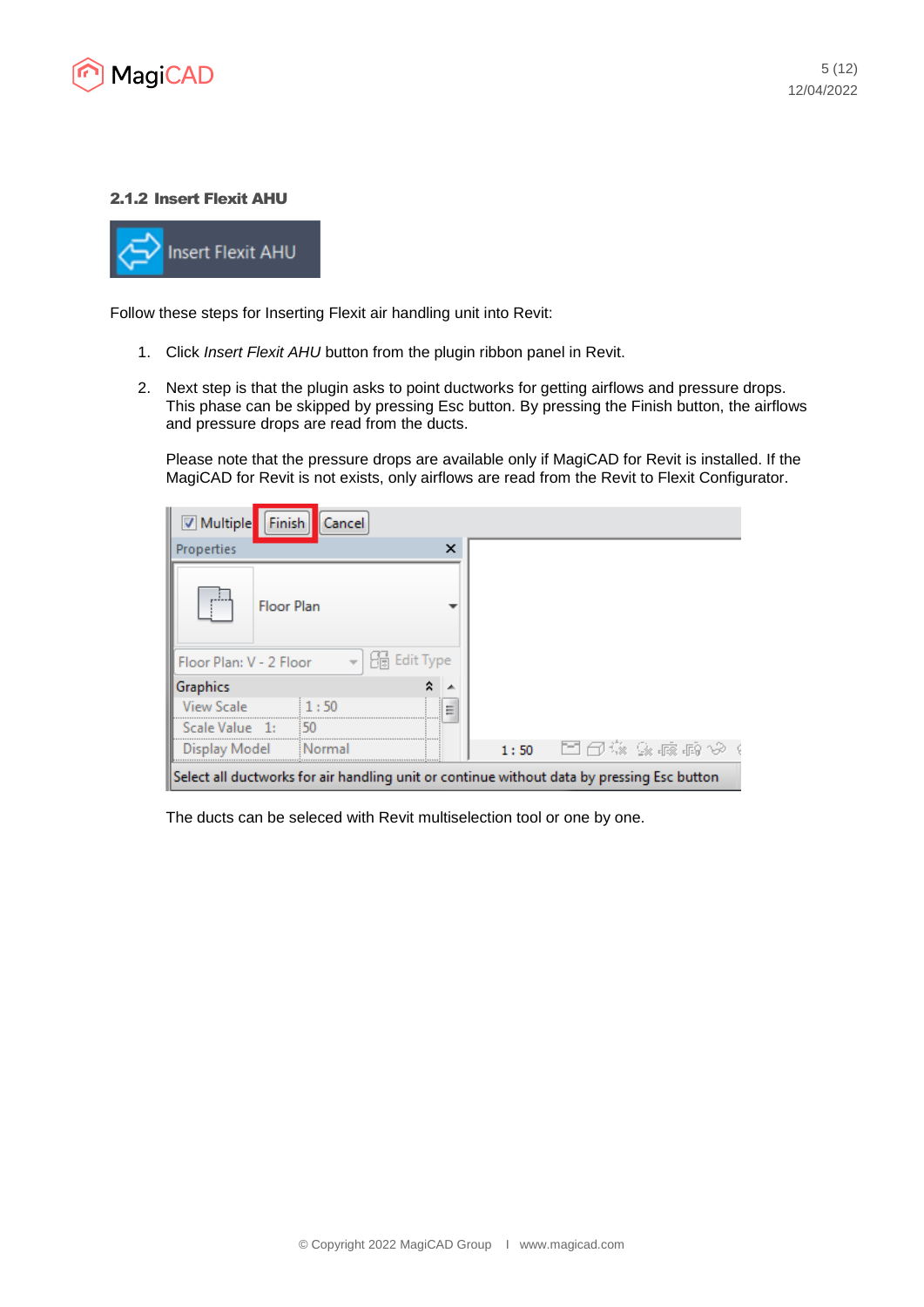

3. Flexit Configurator program is started.

If the user has not already logged in to the Flexit Configurator, the user name and password are requested from the user.

| R Flexit MagiCAD plugin for Revit - 2016.10.1.0 |          |                                                                                        | $\mathbf{x}$<br>$\Box$ e |
|-------------------------------------------------|----------|----------------------------------------------------------------------------------------|--------------------------|
| <b>OFLEXIT</b>                                  |          |                                                                                        |                          |
|                                                 | Login    | REGISTER $\rightarrow$                                                                 |                          |
| Projects                                        | Email    |                                                                                        |                          |
| <b>Projects</b>                                 | Password |                                                                                        |                          |
| <b>Name</b>                                     |          | <b>LOGIN</b>                                                                           |                          |
|                                                 |          | No projects found                                                                      |                          |
| <b>MagiCAD</b>                                  |          | Calculate air handling unit(s) and go to the Results page. Then press Continue button. | Continue<br>Cancel       |

If the ductworks are selected from the Revit, the new project is automatically created and the airflows and pressure drops values are auto-filled with values received from the CAD.

| Flexit MagiCAD plugin for Revit - 2016.10.1.0<br>R |                                    |                                                                           |                                    |         |
|----------------------------------------------------|------------------------------------|---------------------------------------------------------------------------|------------------------------------|---------|
| <b>PELEXTE</b>                                     | <b>Project</b>                     |                                                                           | <b>Unit</b>                        |         |
| Supply unit                                        | Airflow summer <sup>*</sup><br>150 | m <sup>3</sup> /h                                                         | Airflow winter <sup>®</sup><br>150 | $m^3/h$ |
|                                                    | 246                                | Pressure drop summer <sup>*</sup> Pressure drop winter <sup>*</sup><br>Pa | 246                                | Pa      |
| <b>Extract unit</b>                                | Airflow summer <sup>*</sup><br>150 | m <sup>3</sup> /h                                                         | Airflow winter <sup>*</sup><br>150 | $m^3/h$ |
|                                                    | 246                                | Pressure drop summer <sup>*</sup> Pressure drop winter <sup>*</sup><br>Pa | 246                                | Pa      |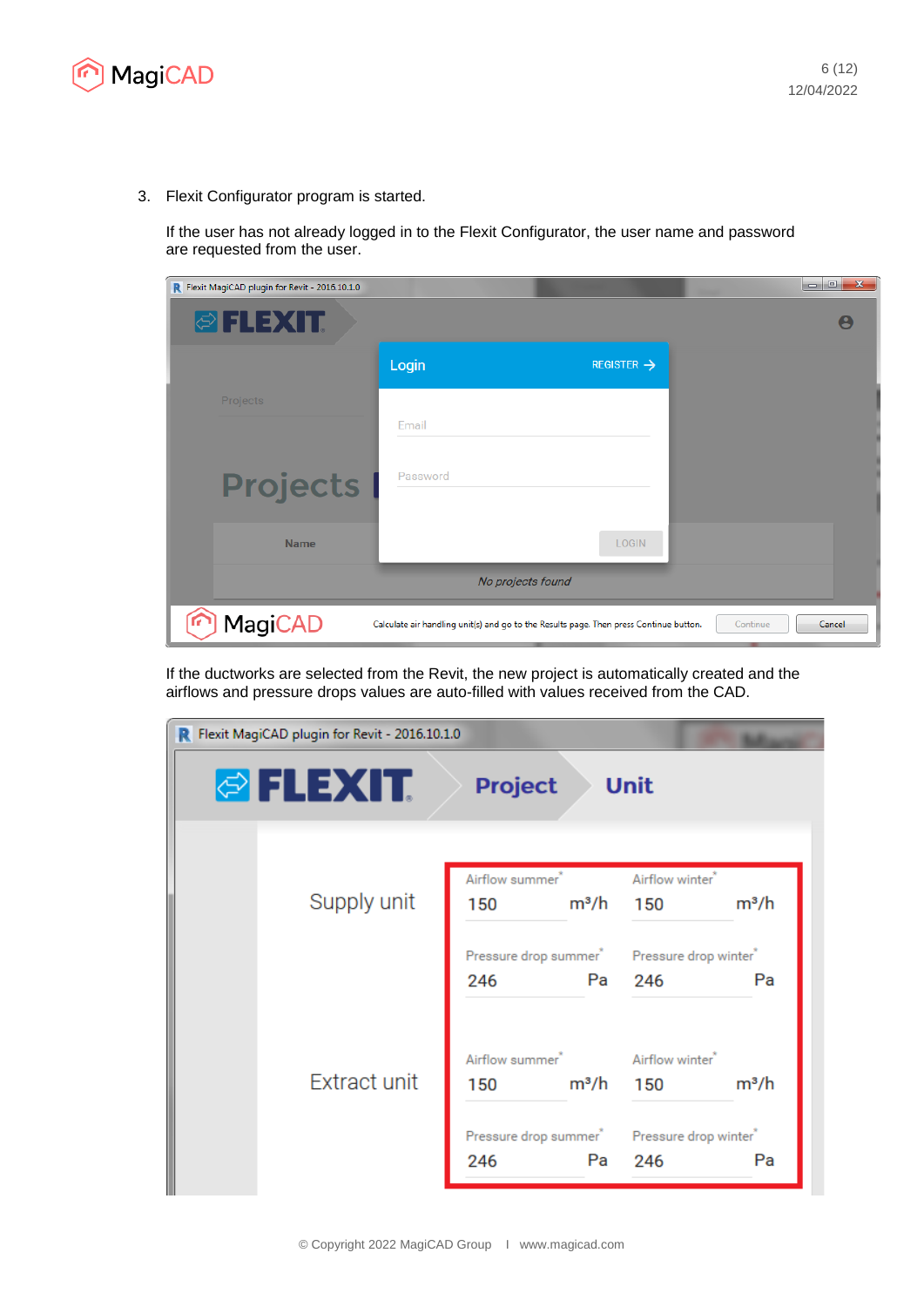

The user can change the predefined air handling unit type or edit unit properties from the *Unit* page.

If the ductworks are not selected from the Revit, the *Projects* page is opened from the Flexit Configurator.

| <b>R</b> Flexit MagiCAD plugin for Revit - 2016.10.1.0 |                 |                 |   | $\mathbf{x}$<br>$ - 0 $ |
|--------------------------------------------------------|-----------------|-----------------|---|-------------------------|
| <b><i>©</i> FLEXIT.</b>                                |                 |                 |   | $\boldsymbol{\Theta}$   |
| Projects                                               | Q               |                 |   | 目                       |
| <b>Projects</b> + ADD PROJECT                          |                 |                 |   |                         |
| <b>Name</b>                                            | <b>Customer</b> | Location        |   |                         |
|                                                        |                 | <b>Kirkenes</b> | 盾 |                         |
|                                                        |                 | <b>Kirkenes</b> | 冋 |                         |

The user can add a new project from this page. After the project is added, the user can continue to add an air handling unit (or units) to project.

It is also possible to open an existing project from this page.

4. When the all air handing units are configured and calculated, the user can click *Continue* button at the bottom of the plugin.

| Calculate air handling unit(s) and go to the Results page. Then press Continue button. | Continue: | Cancel |
|----------------------------------------------------------------------------------------|-----------|--------|
|                                                                                        |           |        |

The *Continue* button is enabled when the *Results* page is selected and one or more units is calculated in the active project.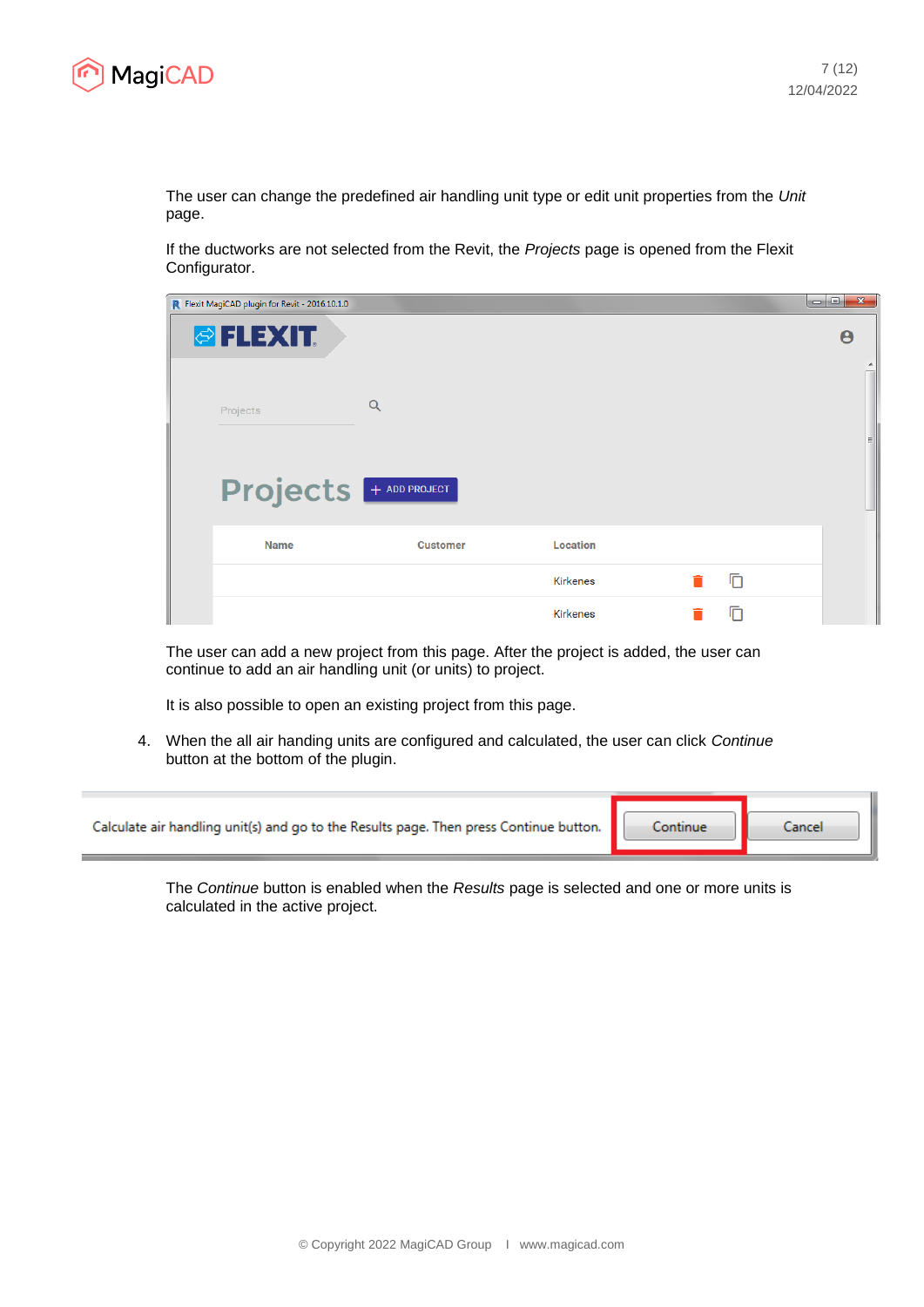



5. When *Continue* button is clicked, the following dialog is displayed for the user:

Available products are shown in the list view on the left side of the dialog. Some product properties are displayed on the right side of the window.

Before installing the product into the Revit project, the user can select systems (not necessary) for each duct connection (for each product installed to the project). Also installation height (Offset) of the product can be defined here.

The air handling unit duct connection can be plugged by unchecking the checkbox after the system selection drop-down list.

- 6. The installation process can be started by clicking the *Insert* button. Please notice that it is possible to uncheck insert checkbox in case you want to exclude some of the units from the insert operation.
- 7. The products can be placed to the Revit one by one by dragging them to wanted position in the view. After the products have been positioned in Revit, they can be connected to the ductwork.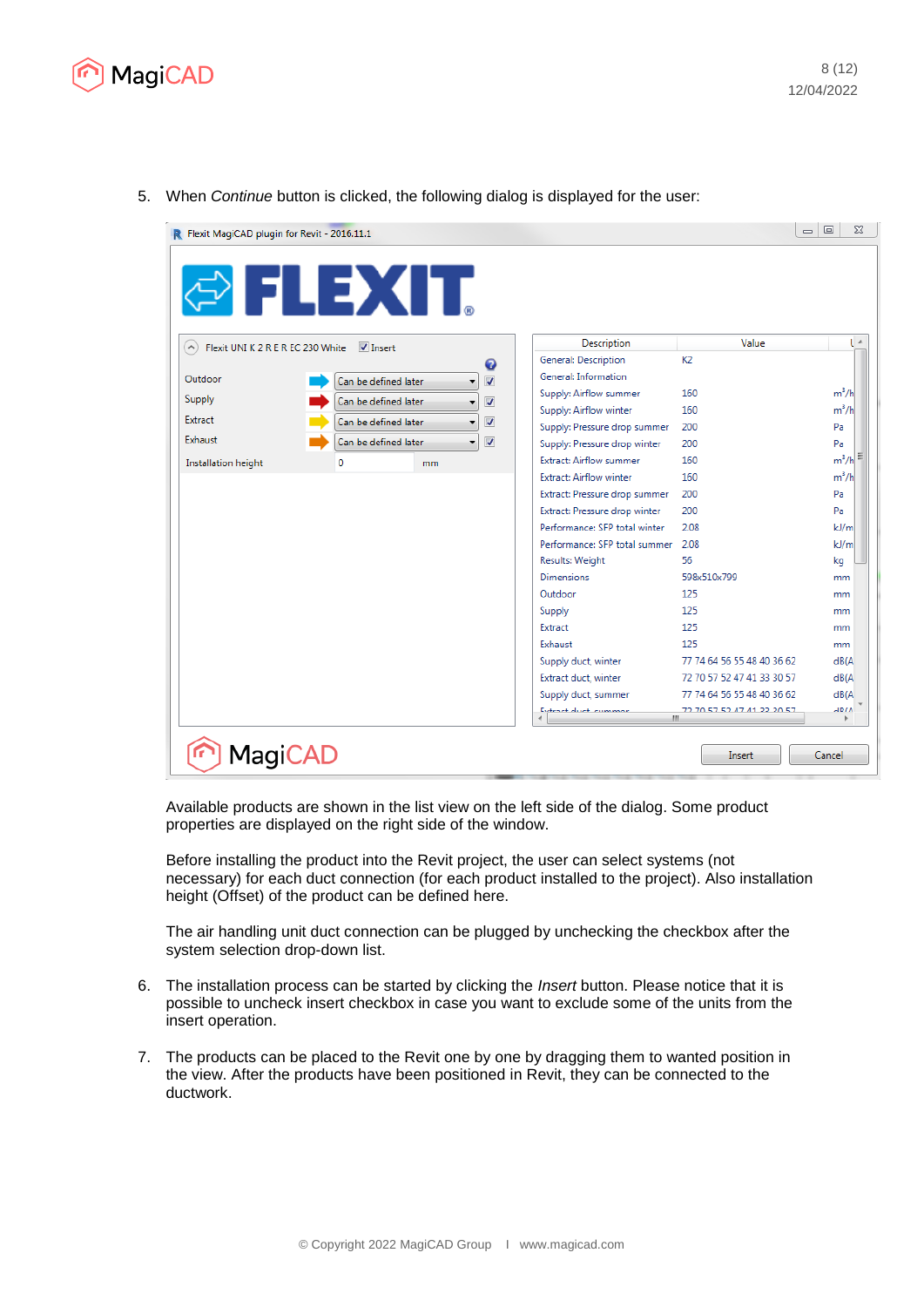

## 2.1.3 Update Flexit AHU



Please follow these steps to update Flexit air handling unit into Revit:

- 1. Click *Update Flexit AHU* button from plugin ribbon panel in Revit.
- 2. Select the air handling unit from the Revit project which will be updated.
- 3. The selected air handling unit is opened from the Flexit Configurator. The plugin automatically passes the updated airflow and pressure rise requirerements from the duct connections in the Revit to the Flexit Configurator.



The user can change the predefined air handling unit type or edit unit properties from the *Unit* page.

4. When the active air handing unit is configured and recalculated without errors, the user can click *Continue* button at the bottom of the plugin. The *Continue* button is enabled when the *Results* page is selected.

Please note that the selected unit in the Configurator must be the same (same ID) than the selected unit from the Revit.

5. The plugin will perform compere operation in order to validate whether the original air handling unit has been changed to the different kind of the air handling unit during the update operation in Flexit Configurator.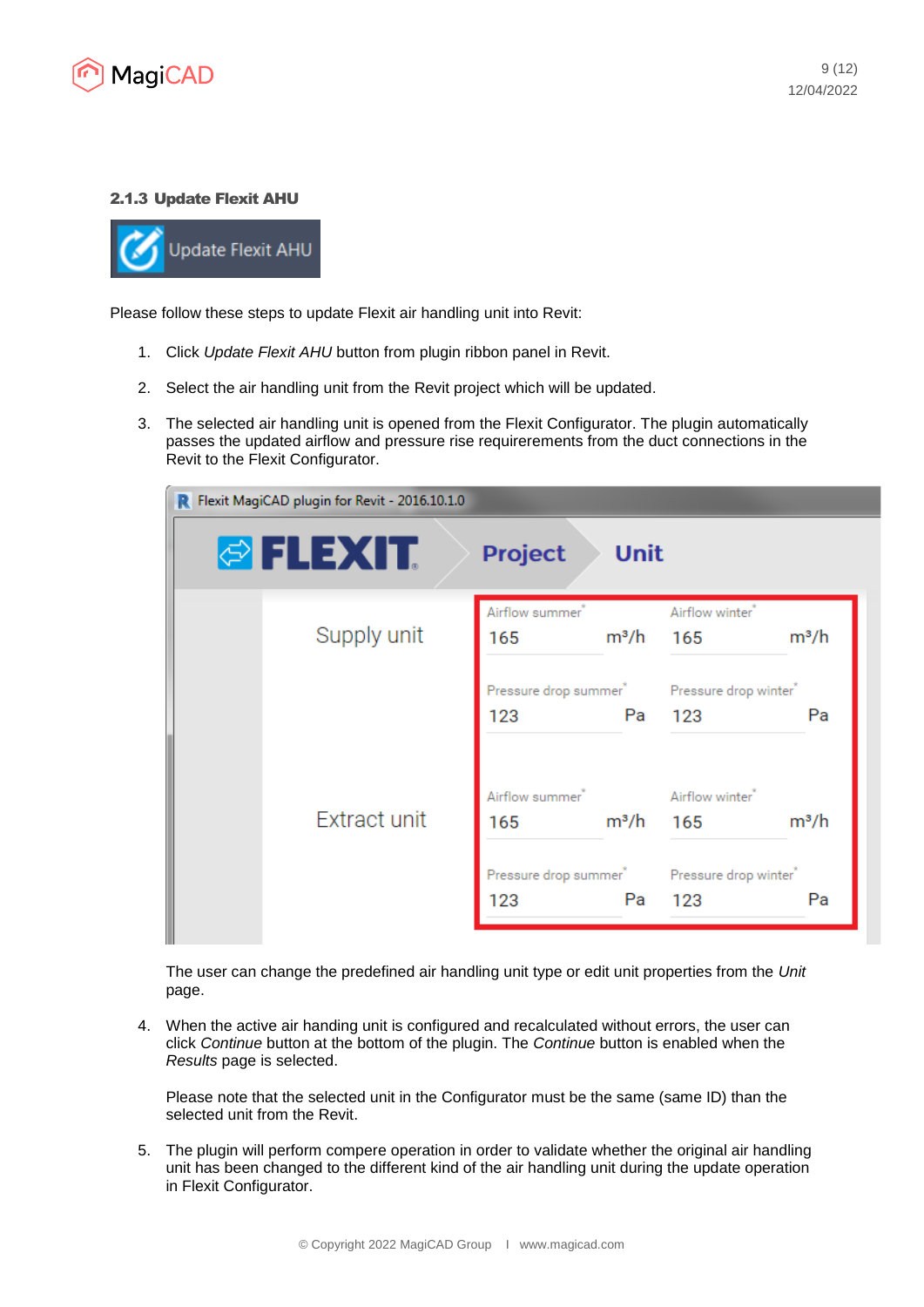

If the air handling unit is still exactly the same, only technical data (such as sound data) is updated to the existing air handling unit in the Revit. The following message will be displayed:



In case the air handling unit has been changed somehow (or switched to a completely another one), the plugin performs replace operation. In the replace operation the plugin deletes the original air handling unit from the drawing and places a new unit to the same position with the same system selections. The following dialog is displayed to the user:

| $\mathbf{x}$<br><b>e</b><br><b>IDE</b><br><b>R</b> Flexit MagiCAD plugin for Revit - 2016.11.1 |                                                                      |                                |                                         |             |  |  |  |
|------------------------------------------------------------------------------------------------|----------------------------------------------------------------------|--------------------------------|-----------------------------------------|-------------|--|--|--|
| ◎□□→△□□                                                                                        |                                                                      |                                |                                         |             |  |  |  |
| $\left( \widehat{ } \right)$                                                                   | Flexit UNI K 2 R E L EC 230 White - Auto replace, check connections. | <b>Description</b>             | Value                                   | UA          |  |  |  |
|                                                                                                | ❼                                                                    | General: Description           | K2                                      |             |  |  |  |
| Outdoor                                                                                        | Can be defined later<br>$\overline{v}$                               | General: Information           |                                         |             |  |  |  |
| Supply                                                                                         | Can be defined later<br>$\overline{J}$                               | Supply: Airflow summer         | 160                                     | $m^3/h$     |  |  |  |
|                                                                                                | v                                                                    | Supply: Airflow winter         | 160                                     | $m^3/h$     |  |  |  |
| Extract                                                                                        | Can be defined later<br>$\overline{J}$                               | Supply: Pressure drop summer   | 200                                     | Pa          |  |  |  |
| Exhaust                                                                                        | Can be defined later<br>$\sqrt{}$                                    | Supply: Pressure drop winter   | 200                                     | Pa          |  |  |  |
| Installation height                                                                            | $\mathbf{0}$<br>m <sub>m</sub>                                       | <b>Extract: Airflow summer</b> | 160                                     | $m^3/h$     |  |  |  |
|                                                                                                |                                                                      | <b>Extract: Airflow winter</b> | 160                                     | $m^3/h$     |  |  |  |
|                                                                                                |                                                                      | Extract: Pressure drop summer  | 200                                     | Pa          |  |  |  |
|                                                                                                |                                                                      | Extract: Pressure drop winter  | 200                                     | Pa          |  |  |  |
|                                                                                                |                                                                      | Performance: SFP total winter  | 2.08                                    | $k$ /m      |  |  |  |
|                                                                                                |                                                                      | Performance: SFP total summer  | 2.08                                    | $k$ /m      |  |  |  |
|                                                                                                |                                                                      | <b>Results: Weight</b>         | 56                                      | kg          |  |  |  |
|                                                                                                |                                                                      | <b>Dimensions</b>              | 598x510x799                             | mm          |  |  |  |
|                                                                                                |                                                                      | Outdoor                        | 125                                     | mm          |  |  |  |
|                                                                                                |                                                                      | Supply                         | 125                                     | mm          |  |  |  |
|                                                                                                |                                                                      | Extract                        | 125                                     | mm          |  |  |  |
|                                                                                                |                                                                      | Exhaust                        | 125                                     | mm          |  |  |  |
|                                                                                                |                                                                      | Supply duct, winter            | 77 74 64 56 55 48 40 36 62              | dB(A)       |  |  |  |
|                                                                                                |                                                                      | Extract duct, winter           | 72 70 57 52 47 41 33 30 57              | dB(A)       |  |  |  |
|                                                                                                |                                                                      | Supply duct, summer            | 77 74 64 56 55 48 40 36 62              | dB(A)       |  |  |  |
|                                                                                                |                                                                      | Eutenet duch economic<br>é     | <b>72 00 27 27 47 41 22 20 27</b><br>ш. | <b>ADIA</b> |  |  |  |
|                                                                                                |                                                                      |                                |                                         |             |  |  |  |
| <b>MagiCAD</b>                                                                                 |                                                                      |                                | OK                                      | Cancel      |  |  |  |

The dialog is purely informative, no actions are required. If the new duct components are added during update, those will be inserted to the Revit at this point. The user can see from the dialog which systems are automatically selected for the new air handling unit. The user can exit the dialog by clicking OK button.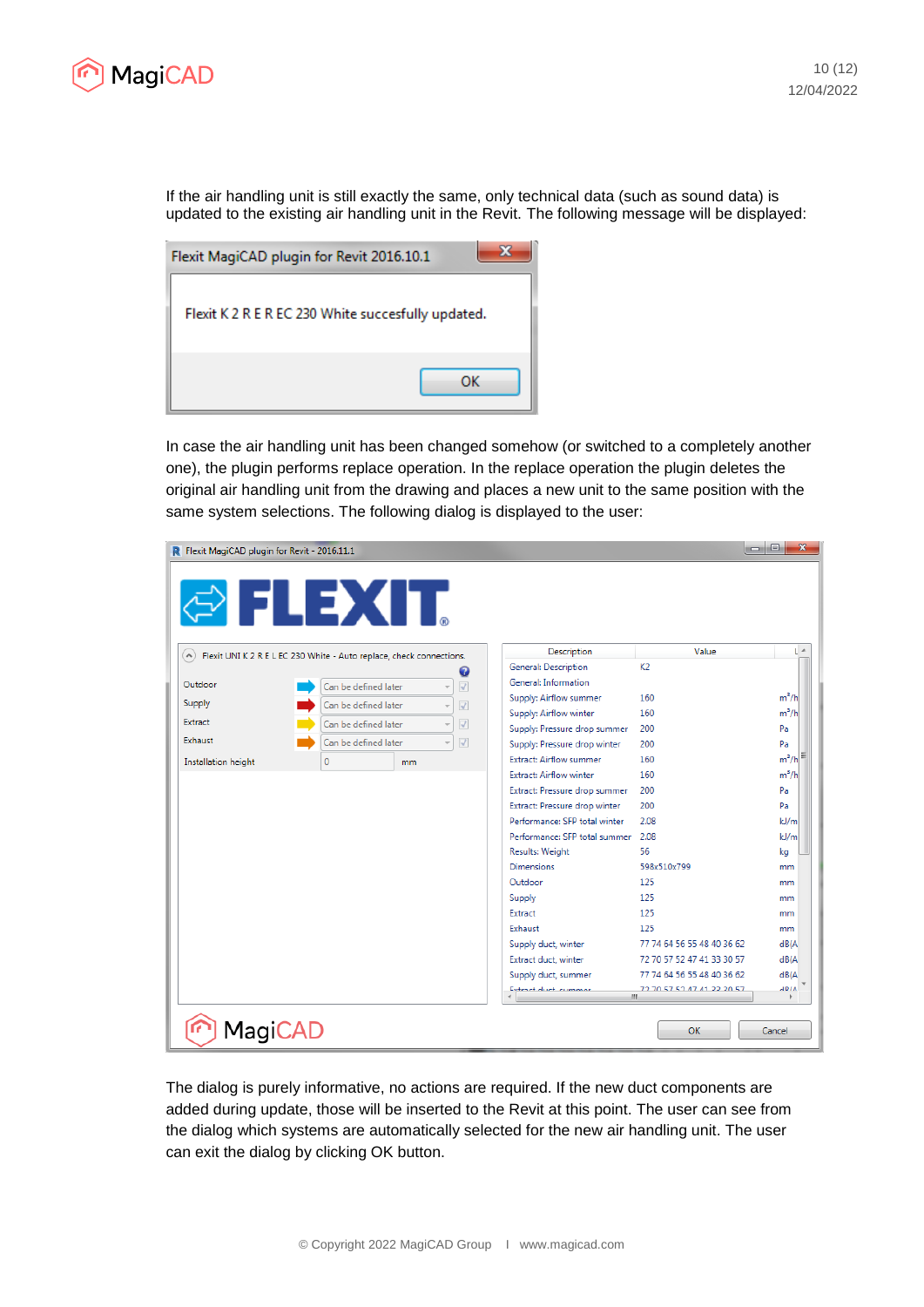

## 2.1.4 View Flexit AHU data



Follow these steps for viewing Flexit air handling unit data:

- 1. Click *View Flexit AHU data* button from the plugin ribbon panel in Revit.
- 2. The installation dialog will be shown. This dialog is the same as in the Insert Flexit AHU procedure. Only difference is that the systems selections, enable/disable the duct connections and the installation height are not enabled.

| R Flexit MagiCAD plugin for Revit - 2016.11.1<br><b>OTIEXIT</b> |                      |                          |                                |                                            | $\mathbf{x}$<br>lo el |
|-----------------------------------------------------------------|----------------------|--------------------------|--------------------------------|--------------------------------------------|-----------------------|
| Flexit UNI K 2 R E L EC 230 White<br>$(\wedge)$                 |                      |                          | Description                    | Value                                      | U A                   |
|                                                                 |                      | ❼                        | General: Description           | K <sub>2</sub>                             |                       |
| Outdoor                                                         | Can be defined later | $\overline{\mathcal{A}}$ | General: Information           |                                            |                       |
| Supply                                                          | Can be defined later | $\overline{\mathcal{A}}$ | Supply: Airflow summer         | 160                                        | $m^3/h$               |
| Extract                                                         |                      |                          | Supply: Airflow winter         | 160                                        | $m^3/h$               |
|                                                                 | Can be defined later | $\sqrt{2}$               | Supply: Pressure drop summer   | 200                                        | Pa                    |
| <b>Exhaust</b>                                                  | Can be defined later | $\overline{v}$           | Supply: Pressure drop winter   | 200                                        | Pa                    |
| Installation height                                             | 0                    | mm                       | <b>Extract: Airflow summer</b> | 160                                        | $m^3/h$               |
|                                                                 |                      |                          | <b>Extract: Airflow winter</b> | 160                                        | $m^3/h$               |
|                                                                 |                      |                          | Extract: Pressure drop summer  | 200                                        | Pa                    |
|                                                                 |                      |                          | Extract: Pressure drop winter  | 200                                        | Pa                    |
|                                                                 |                      |                          | Performance: SFP total winter  | 2.08                                       | kJ/m                  |
|                                                                 |                      |                          | Performance: SFP total summer  | 2.08                                       | kJ/m                  |
|                                                                 |                      |                          | <b>Results: Weight</b>         | 56                                         | kq                    |
|                                                                 |                      |                          | <b>Dimensions</b>              | 598x510x799                                | mm                    |
|                                                                 |                      |                          | Outdoor                        | 125                                        | mm                    |
|                                                                 |                      |                          | Supply                         | 125                                        | mm                    |
|                                                                 |                      |                          | Extract                        | 125                                        | mm                    |
|                                                                 |                      |                          | Exhaust                        | 125                                        | mm                    |
|                                                                 |                      |                          | Supply duct, winter            | 77 74 64 56 55 48 40 36 62                 | dB(A)                 |
|                                                                 |                      |                          | Extract duct, winter           | 72 70 57 52 47 41 33 30 57                 | dB(A)                 |
|                                                                 |                      |                          | Supply duct, summer            | 77 74 64 56 55 48 40 36 62                 | dB(A)                 |
|                                                                 |                      |                          | Extenct doot common            | T2 0C CC 14 70 77 F3 0F CT<br>$\mathbf{m}$ | <b>ADIA</b>           |
| <b>MagiCAD</b>                                                  |                      |                          |                                |                                            | Close                 |